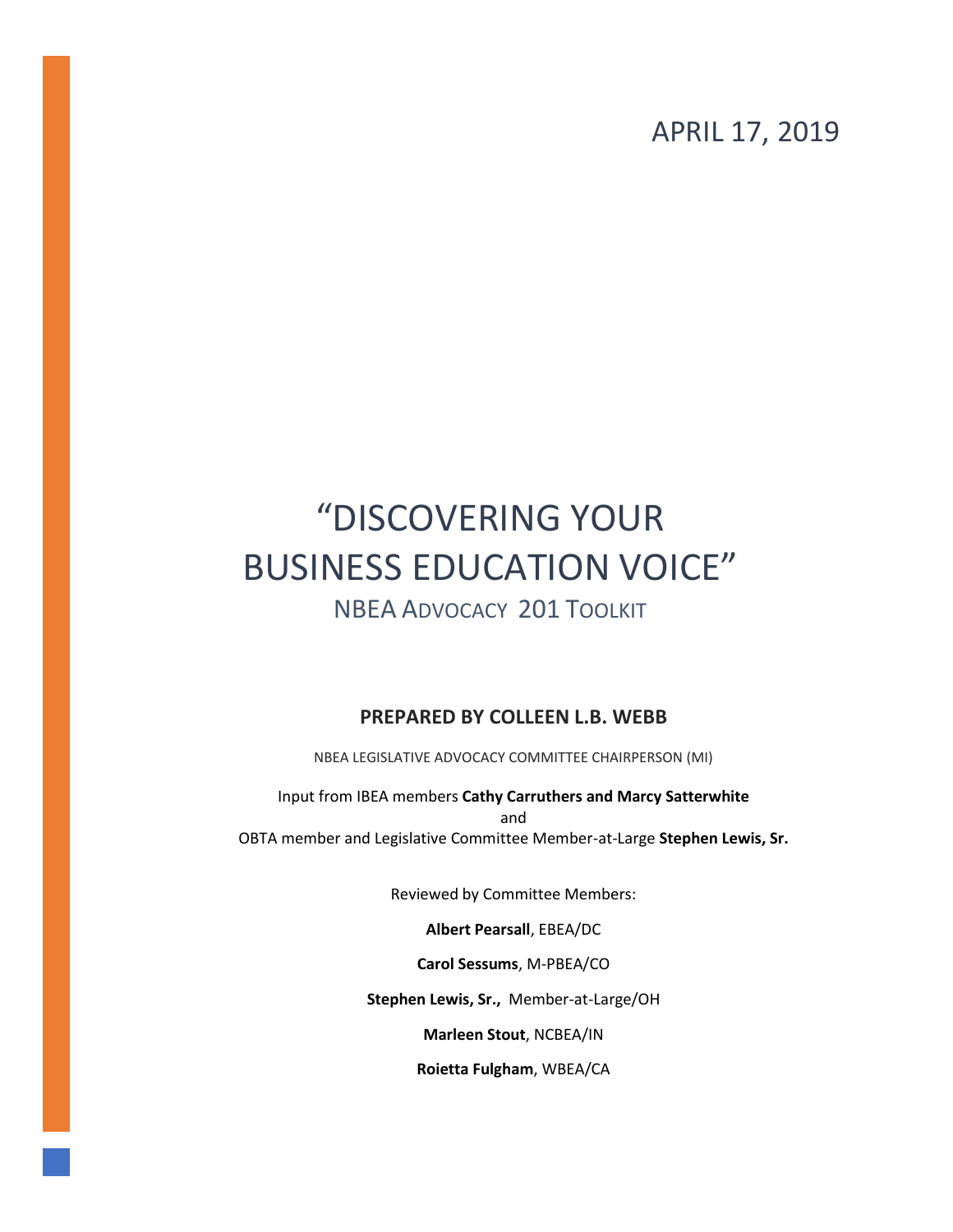## **Table of Contents**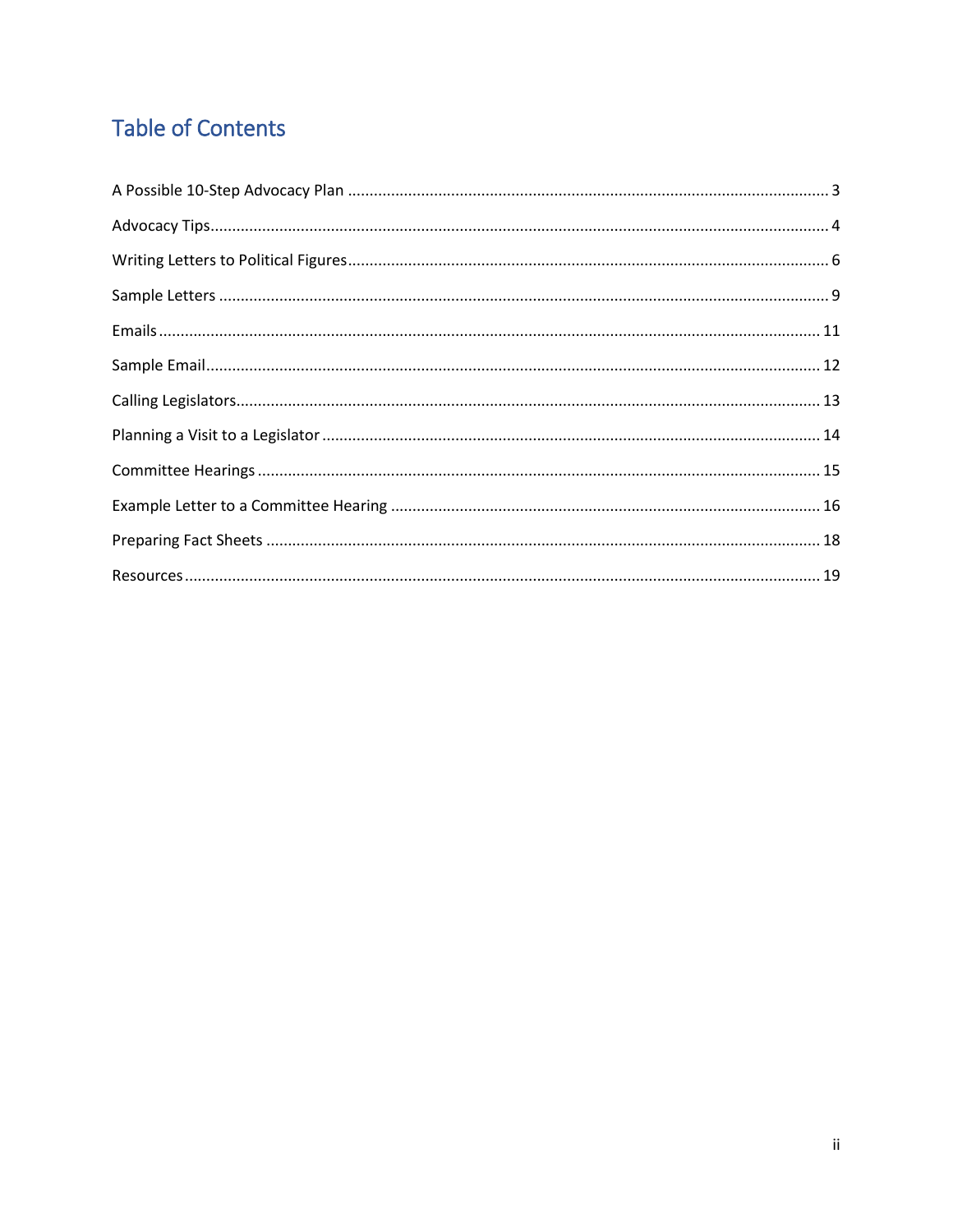### The 10 Steps Advocacy Plan

- 1. Identify an Advocacy Challenge or Opportunity For example, to convince the school board to provide adequate time for business instruction and professional development
- 2. Determine the Key Audiences…such as
	- Local School Board Members (primary)
	- People who support the school board members (secondary)
	- School staff (secondary)
	- Other elected leaders (secondary)
	- State Legislature, Congress
	- Media
- 3. Find Out What Those Audiences Currently Know or Perceive
	- Read past Board meeting minutes
	- Review past election materials for comments on Business Education
	- Read newspaper coverage of Board meetings
	- Hold individual interviews with Board members
- 4. Determine how the audience receives their information
	- Interviews (based on what is discovered, new audiences may be added. For example, if members of the Board indicate that they only listen to recommendations from the Superintendent, then he/she is added to your audience list)
	- Email or regular mail
- 5. Establish measurable objectives for each audience
	- Each Board member will be given a copy of the Business Education Curriculum standard strands and performance expectations
	- Any published articles or white papers on the value of Business Education
	- Bring in the State Board Business Education specialist as a resource to meet with the school board
- 6. Message points for each audience
	- Business Education is more important than ever
	- Business Education creates effective business-minded citizens
	- Business Education studies holds our business society together
- 7. Communication activities to deliver the message
	- Prepare a cover letter and send a copy of the Business Education Curriculum Standards and Performance Expectations
	- Make a follow-up phone call to assure it was received
	- Submit an article to the State School Boards Association
	- Deliver an invitation (written or verbal) to have local board members observe your business education classroom
	- Prepare your students to answer questions on your program
- 8. Decide what resources are needed for each activity
	- Time to compose and disseminate the invitations, letters, etc.
	- Postage
- 9. Develop a timeline and responsible party for each activity and indicate completion time for each activity
- 10. Evaluation
	- Did they express an interest in the Business Education Curriculum standards?
	- Did they visit the Business Education Classroom?
	- How did they vote? (Class offerings and PD time?)

Adapted from: https://www.socialstudies.org/advocacy11946/advocacy\_planning\_your\_10\_step\_plan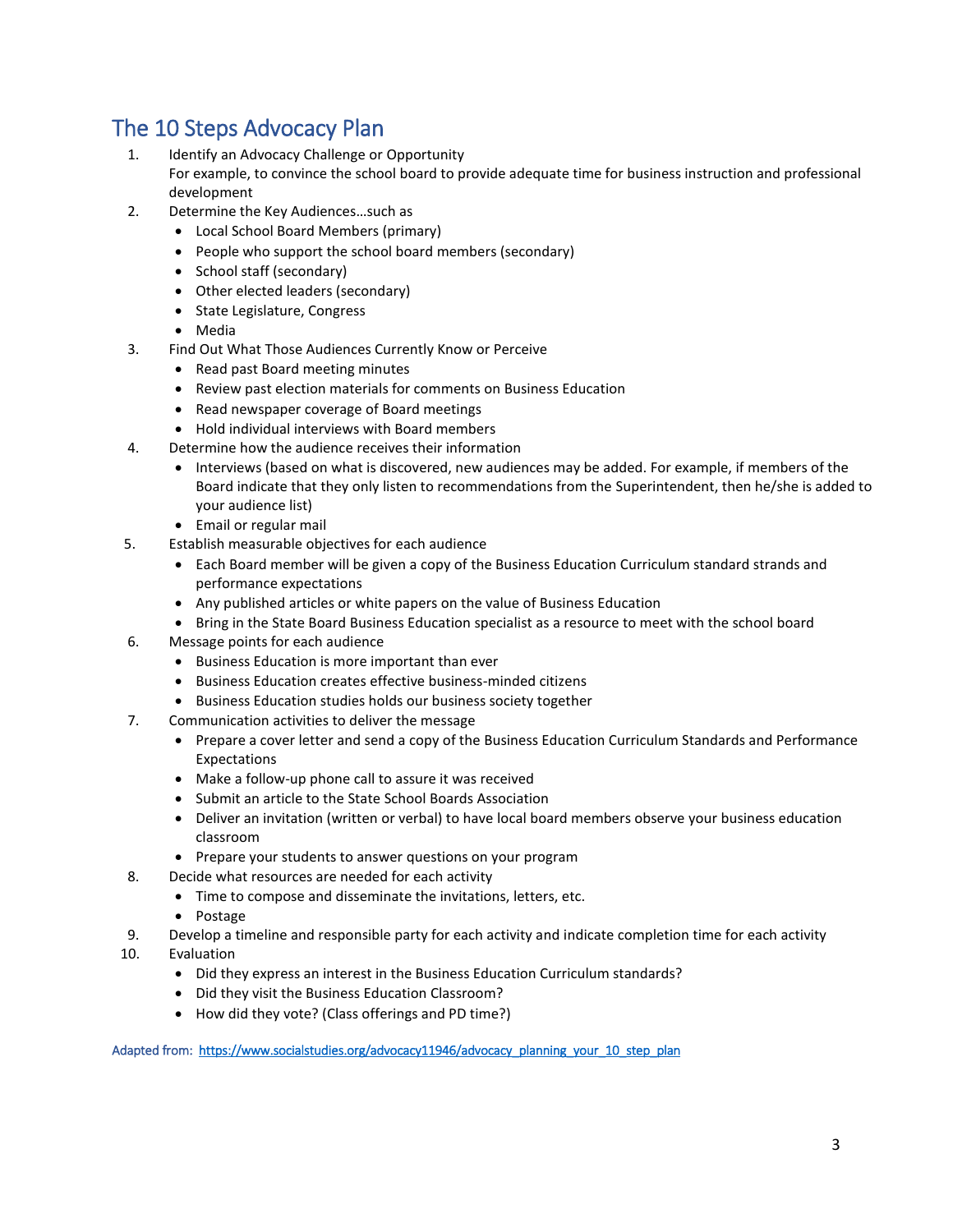### Advocacy Tips

There are numerous ways in which you can effect positive change during legislative sessions. Politeness is key when contacting any Legislator using any platform. The busiest time for Legislators is generally January through March. Best time to build your relationship with a Legislator is before or after a session.

- 1. Start at the grassroots—Locally
	- Make a point to personally get to know your local superintendent
	- Make a point to personally get to know your school board members
	- Attend school board meetings
	- Invite the superintendent/school board members to your classroom to see what you do
- 2. Get to know your local state representative Who represents you in Washington?
	- Not sure who your local representatives are, go to [https://www.usa.gov/elected](https://www.usa.gov/elected-officials)[officials](https://www.usa.gov/elected-officials) <https://www.usa.gov/elected-officials>
- 3. Contacting House and Senate leaders during the build-up to an important vote can be extremely effective
- 4. Note: The President's office also keeps track of communications on current issues –may not receive an answer but message will be heard
- 5. Legislators respond to communications from individuals who live in the district they represent
- 6. More information: [https://www.c-span.org](https://www.c-span.org/)
- 7. All representatives have local offices . . . be sure to visit them and make yourself known so that they can put a face to a name in the future
	- Make a point of telling them about Business Education and what it can do for the workforce in your state, etc.
- 8. Always document/cover activities that your students are involved in on the school website, local newspapers, school paper
	- Take pictures, but be sure to get photo releases
	- Stronger impact, be sure to let students speak
- 9. Keep statistics on your program and students . . . dollars spent, student success stories in CTSOs (Career and Technical Student Organizations), the career paths, etc., where the students are now, the jobs they hold . . . anything to focus attention on your program
- 10. In addition, the more information that you can provide the better---National statistics, success stories, and articles that support your programs, and your classroom from professional publications
- 11. Be a Business Education Resource
	- Please feel free to call me if you have any questions or need any further information about Business Education.
- 12. Host an Open House and invite the local business community to your classroom . . . let the students show them what they are learning and have them tell them how valuable they think the classes are
	- Invite the media
- 13. Prep your students for classroom visitors. Ask the students this question--"Students, what would you say to a visitor who comes into our classroom and asks you about the role that this class has played or is playing in your life?"

"How you will use this class in the future?"

- 14. Invite Representatives to come into your classroom to see what your students are learning
	- Let the students teach them what they have learned
	- Invite the media, if possible, but with the permission of the visiting Representative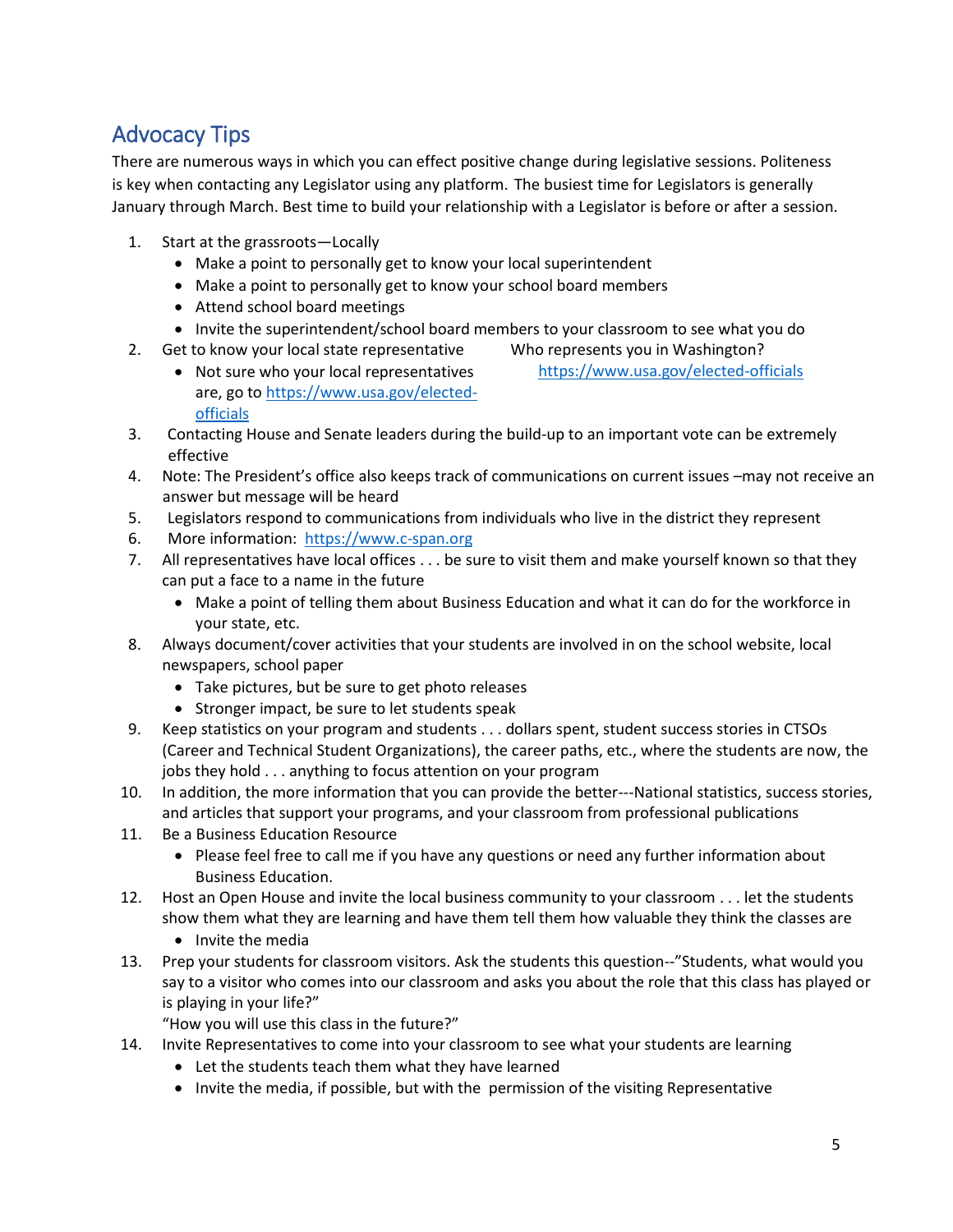- 15. Keep the contact with the local Board of Education members and local representatives going long after your initial meeting by sending them updates, newspaper clippings, pictures
- 16. Invite them to events…such as BPA, FBLA, and DECA competitions to Judge; you never know, they may just come and see what the hype is about
- 17. Get key community leaders to serve on your Advisory Committees . . . get them involved . . . and you get involved in your community
- 18. Get your community involved in your program Spread the word that *Business Education is Education for Life* Be sure that administration and the community see that their tax dollars are well spent
- 19. Regularly visit the Advocacy tab on the ACTE Website, <https://www.acteonline.org/advocacy/>
	- Read the Policy Watch Blog—
	- Under Take Action --Action Center includes form letters, policy positions, Legislator ratings, and local press contacts, and items of concern that you can personally take action on through the site
	- The Policy Agenda will keep you informed of where ACTE stands on various policy issues, pending legislation, and implementations
	- Advocacy Resources: Outlines steps on how to set up a personal visit with a Legislator, short video on How to Call a Member of Congress

### Writing Letters to Political Figures

#### Shows officials that you are interested enough to set aside time to write and mail a letter

- Legislators will try to determine the level of intelligence of the writer of any correspondence received
	- $\circ$  If the writer is clever, witty, and obviously smart, the shrewd politician does not want this type of constituent as a so-called enemy especially in today's world of tweets and blogs
	- o An enemy who's a skillful communicator can be dangerous
- 1. Be sure that you are a constituent of the politician you are writing
	- Correspondence must be timely---when an issue is being discussed/voted on
	- Research before you write---
	- Be clear about your position
- 2. Do extensive homework---be sure that you are writing to the correct politician/their stance, etc.
	- Be sure that you have the correct spelling of their name, title, etc.
	- Look through newspapers and magazines, and search online news archives to understand what your officials have done – or not done – regarding your issue
	- Research their voting record
	- Research to determine the issues that matter to the politician you are writing to
	- Find out what committees they sit on; they will have both greater knowledge and greater influence in those areas
	- Find out a bit about the politician's personal background, such as whether they have children, and if they grew up in a certain area, as these things can influence people's outlook
- 3. Write about one specific topic per letter using your own words
- 4. Handwrite the letter if possible . . . carries more impact
- 5. If your department has the same concern, you can write one letter (keyed) and all sign
	- You can each handwrite letters for more personal touch and impact
	- NEVER use a boilerplate letter—embed parts into your own letters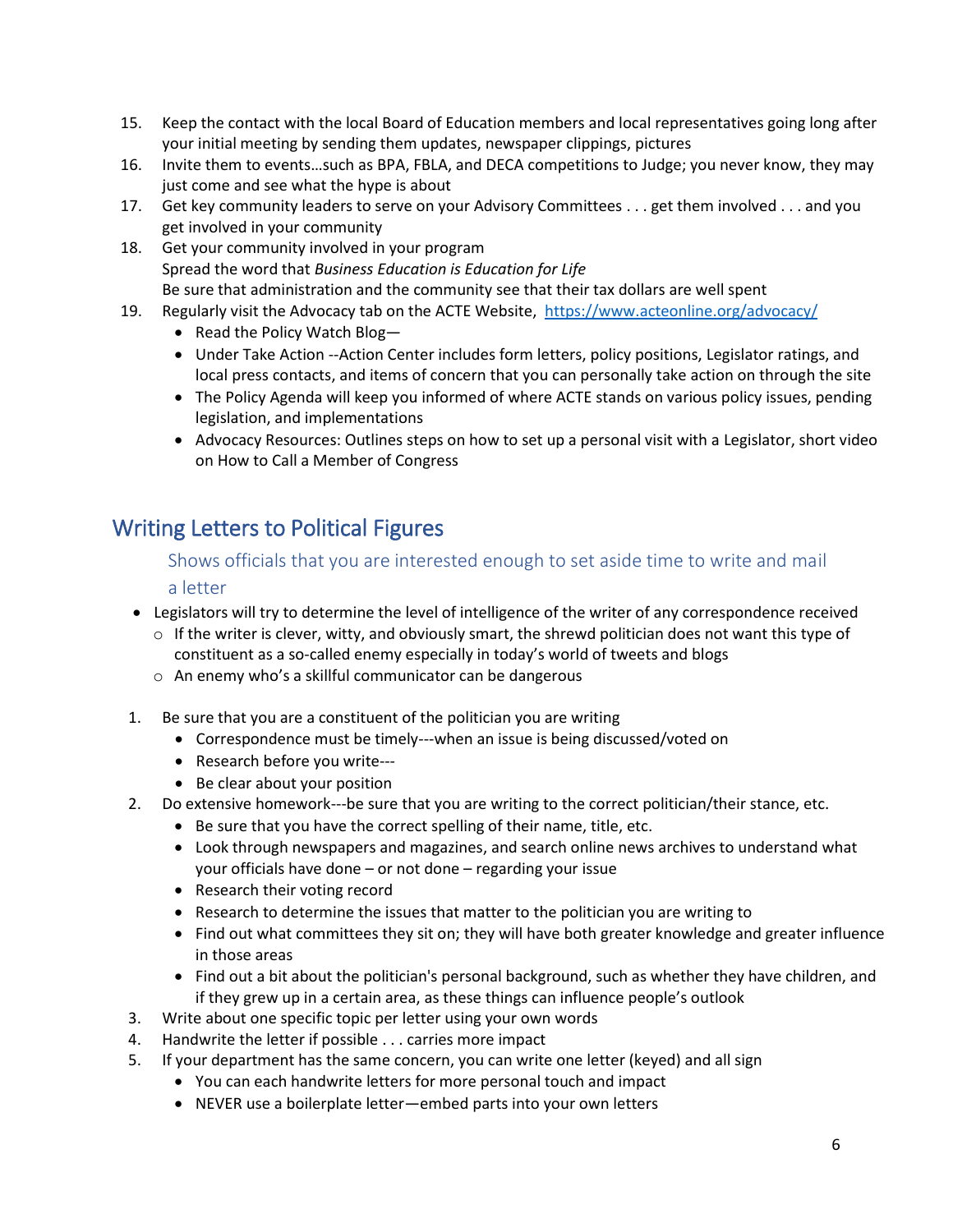- 6. Write a personal letter using a formal business letter style
- 7. Be sure that your communication includes your complete contact information
	- I created a letterhead containing my address, telephone numbers, and email address
- 8. Use appropriate addresses and salutations

| 9 | <b>REPRESENTATIVES</b>              | <b>SENATORS</b>                      |
|---|-------------------------------------|--------------------------------------|
|   | The Honorable (first and last name) | The Honorable (first and last name)  |
|   | <b>United States Senate</b>         | <b>U.S. House of Representatives</b> |
|   | <b>Full address</b>                 | <b>Full address</b>                  |
|   | Washington, DC 20515                | Washington, DC 20510                 |

#### **Dear Representative (Insert last name)**

#### **Dear Senator (Insert last name)**

Use The Honorable in your inside address even if you do not agree with the person's politics or actions; this is a courtesy you need to use in your greeting

- 10. Be sure that your letter is very clear and concise, one page or less, maximum two pages
- 11. Be sure the tone of your letter is respectful, and positive—human nature—respond to praise, not criticism
	- Tell them you supported them (only if you did)
	- Extremely important to acknowledge any previous support on other issues
	- NEVER abuse or threaten
- 12. If you are writing about a specific bill or other piece of legislation or document, make sure to identify it according to its number
	- Legislators need to specifically know what you are writing about
	- Your message needs to show that you feel strongly about the matter you are writing about
- 13. First paragraph—Your pitch, introduces why you are writing:
	- Let the politician know that you appreciate them and that they have a difficult job
	- Introduce yourself and why you are qualified to speak on this issue
	- Be sure that you place your pitch in the first paragraph
- 14. Select two to three strong reasons to support your position/request with compelling arguments and evidence
	- You can explain each reason in a single paragraph or present all three in one long one
	- Use accurate facts and statistics but don't overuse them
	- Provide real-life examples if appropriate
	- Refrain from attacking people
- 15. DON'T TYPE IN CAPITAL LETTERS IN THE HOPE OF CONVINCING YOUR READER
	- Unprofessional
	- Difficult to read
- 16. Ask for a response or a specific action

Request specific reasons they are supporting or opposing the proposal/bill, etc.

- 17. Last paragraph
	- Restate your pitch
	- Optional---If you offer yourself as a resource, provide the politician a reason to use you as a resource---make it crystal clear why you can help and why only you have the solution to the issues in the above paragraph
	- Thank your politician for taking the time to read your letter
	- Leave contact information (email address, school name, etc.)
- 18. Be sure to sign your letter and include your contact information
	- If you have pertinent materials and/or editorials from local papers etc., include them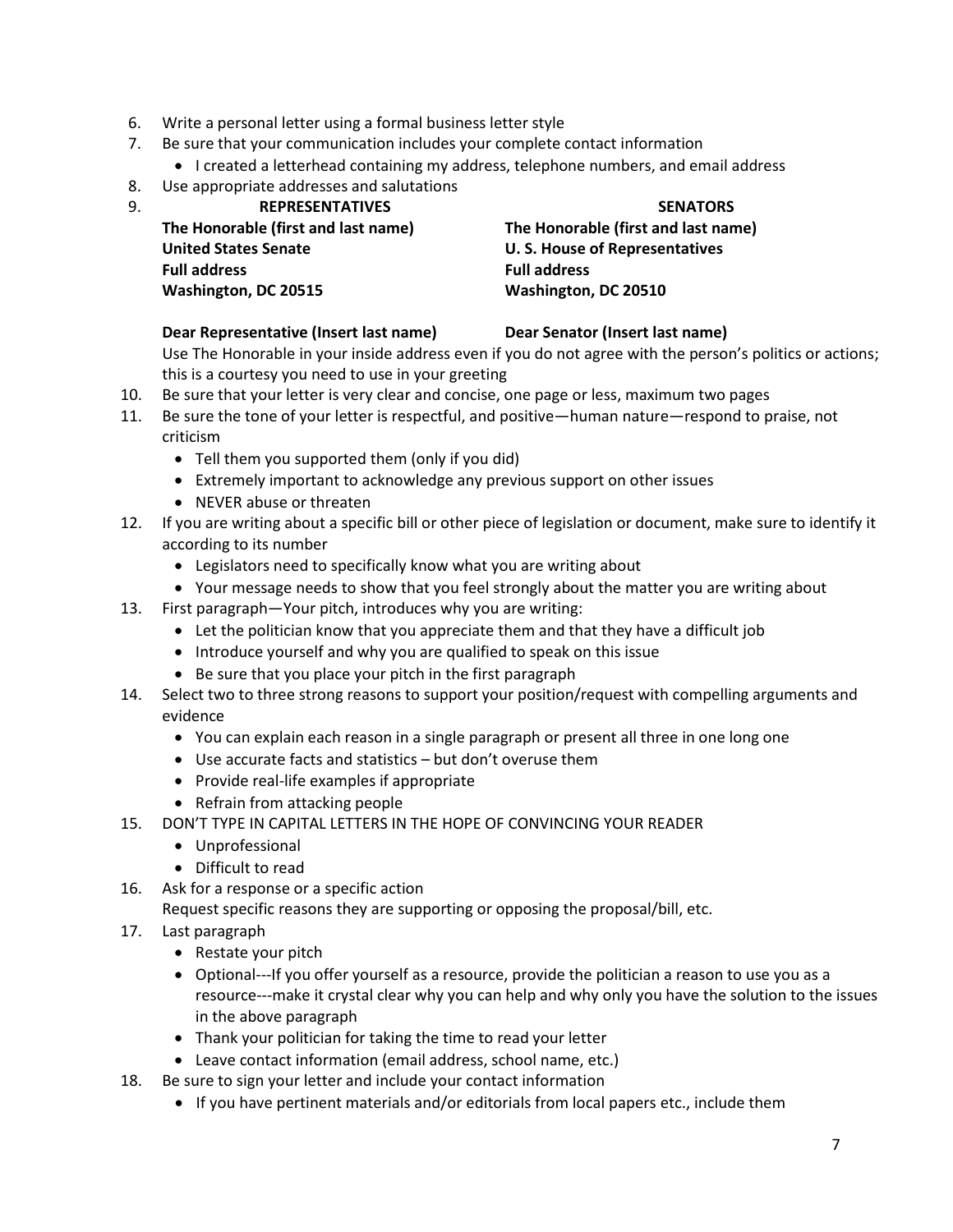- 19. Follow up-- if you haven't heard from your official or one of their representatives in a few weeks
	- Send an email to thank them again for reading your letter
	- Tell them that you hope someone will respond to your query when possible
- 20. Don't be afraid to let the politician know that you are willing to help them if they vote the way you want them to
	- Politicians need "cover" if they take a courageous stand
	- They need constituents who will openly support them and come to their defense
- 21. Remember that your letter will likely be initially read by an assistant, discussed briefly with the politician, and a response is drafted according to that discussion
- 22. When you receive a response, write again to thank them for any positive action taken or encourage them to reconsider any negative action or any action that was not taken
	- Perhaps ask for clarification…let the Legislator know that you are serious about the issue
	- Let the Legislator know that you are following his or her actions carefully
- 23. Establish yourself as an expert in your field
	- Offer to provide additional information regarding Business Education, the issue, and the impact that the proposed legislation will have on Business Education, your program, your profession
- 24. Proofread carefully
- 25. Send the original letter to the district office and a copy to the Washington DC office
- 26. Continue to write the politician until the end of the matter
- 27. If you are sending a letter to a committee member who is not your Legislator, always send a copy to your own representatives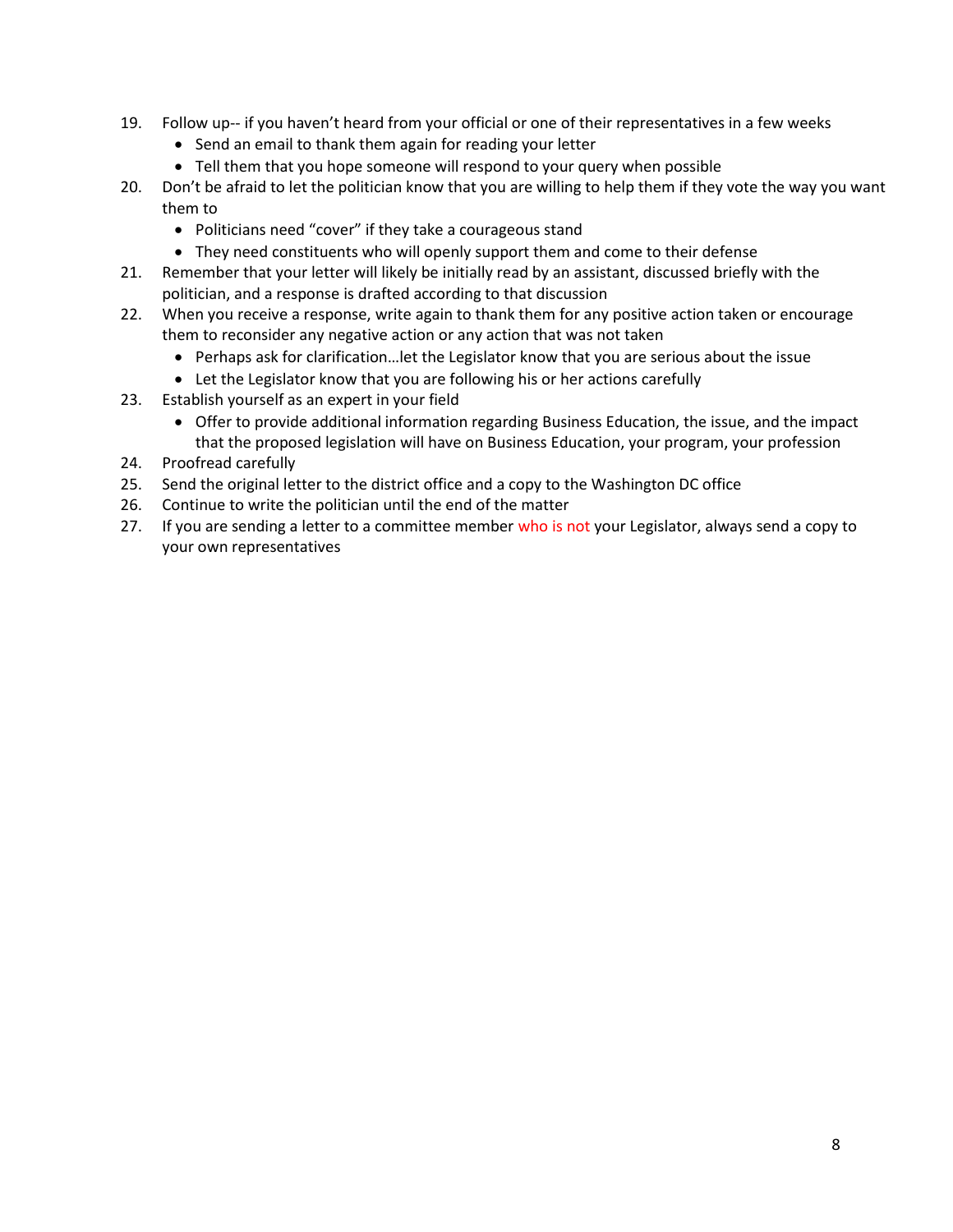#### Sample Letters

Introducing Yourself, Business Education, and/or CTE to a Legislator

Notes:

- After an election, or after an elected official takes office use this sample letter…which can be easily edited to send to reelected officials.
- The mailing and email addresses can be found on your state government website
- This letter can also be edited for the U. S. Senate and House of Representatives
	- o Use email instead of regular mail
- Can also be edited and sent to newly elected School Board members for your local school district and/or existing school board members and school administrators
- Please note in the interest of space we have not followed current formatting rules

Date

| The Honorable        |  |
|----------------------|--|
| Address              |  |
| City, State Zip Code |  |

Dear Senator/Representative or name of School Board Member \_\_\_\_\_\_\_\_\_\_\_\_\_:

Congratulations on your recent election the (State/Federal/School Board). Your willingness to dedicate your time and talents to your constituents is appreciated and admired. I wish you well during this session.

My name is \_\_\_\_\_\_\_\_\_\_\_\_\_, and I am an \_\_\_\_\_\_\_\_\_\_\_\_\_\_\_\_\_\_\_\_\_\_\_\_\_ at \_\_\_\_\_\_\_\_\_\_\_\_\_\_\_\_\_\_\_\_ in \_\_\_\_\_\_\_\_\_\_\_\_\_\_, (state). I have had the pleasure of teaching outstanding business and career and technical students for over \_\_\_\_\_\_\_\_\_\_\_ years. Our department is unique in that our students leave our programs both career ready and college ready.

If I can be of assistance regarding business education and/or career and technical education issues or information, I would be happy to do so. I look forward to working with you during your term in office.

My best wishes to you.

Sincerely,

Your name and complete contact information

(Adapted from a letter written by Cathy Carruthers, former representative to NBEA's Legislative Committee)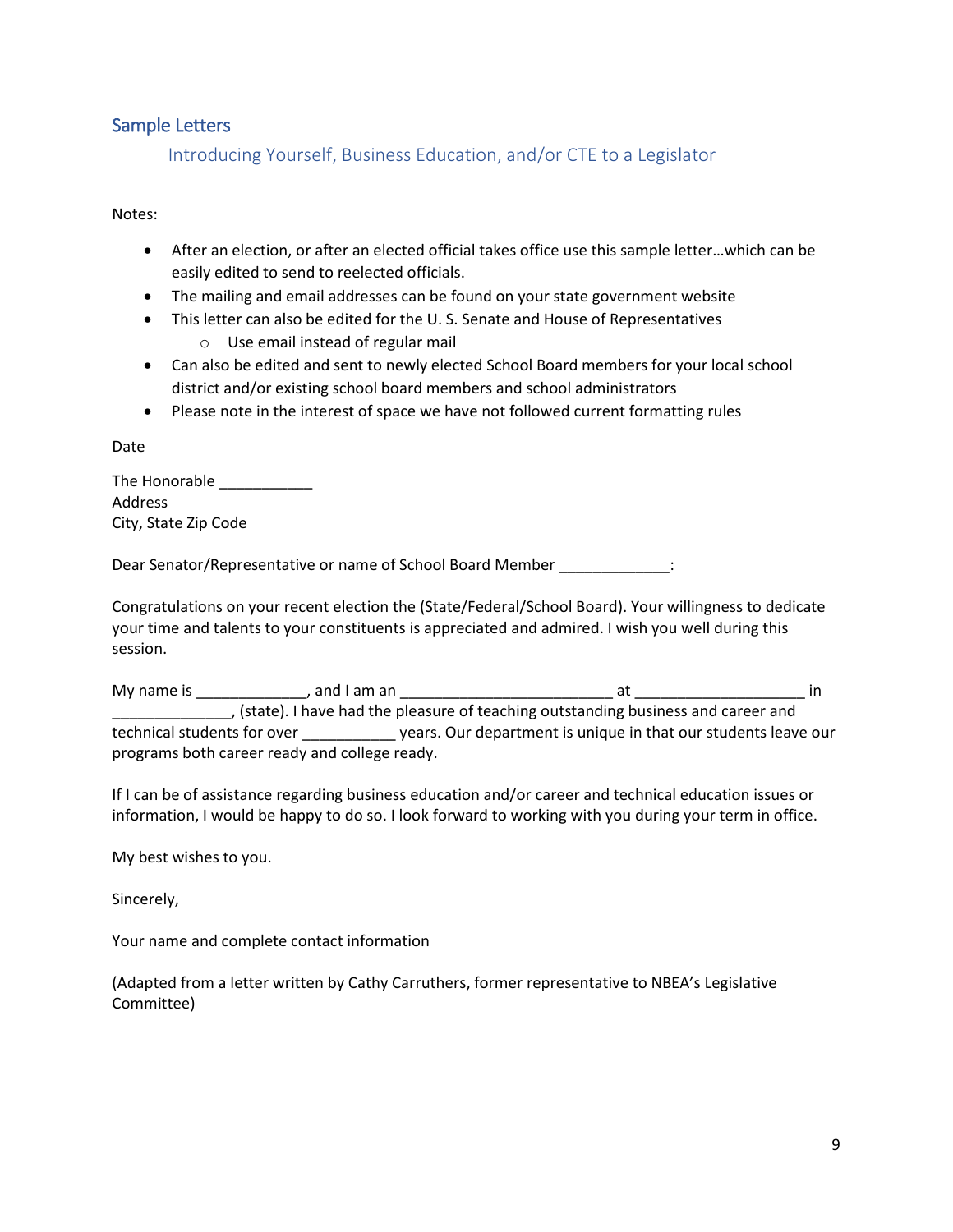The following letter was delivered to all Illinois State Senators and Representatives on behalf of IBEA Members during a past IACTE Lobby Day. This letter can be easily modified to use in your state.

Date

Dear Illinois Senators and Representatives:

As we brought to your attention with a letter last year, the Illinois Business Education Association is very concerned about the elimination of so many business teachers in our public schools by local school boards trying to find ways to cut their shrinking budgets. **Business and computer skills are needed in every career field a student could choose to enter in the future.** Trained business teachers and business and computer class offerings are the last places cuts should be made in the school systems.

Unfortunately, since there are no state or federal board of education requirements for business and computer classes in the school systems, local school boards feel that these areas are the only places they can make cuts while still meeting the math, English and science requirements at the state and federal levels. While general education courses are certainly important, we need to have a more rounded curriculum for our students. **We are seeing a huge number of students drop out of High School because they do not see the real-world applications of many of the general education classes they are forced to take.** If these students had options to also take classes they were interested in, they would be more likely to stay in school and graduate and become more productive citizens of our state.

As we know from the state of the economy, **many of our citizens are lacking in good money management and other basic "business" skills** which has contributed to credit card debt and other financial issues. We are doing a disservice to all of our young people if we are not preparing them with practical, real world business and technology skills when they leave our classrooms. Instead of eliminating business classes, **we need to REQUIRE that EVERY student take at least one basic business and computer skill class** as part of their high school graduation requirements. These classes must be taught by a certified business education teacher who has the background and training needed to train our students successfully. I ask for you to work with your colleagues in the state government and state board of education to make this requirement happen to help all our students in the State of Illinois have a successful future in the business and technology world we live in today.

Sincerely,

Your name and complete contact information

(Adapted from a letter written by Marcy Satterwhite, former Public Information Chairperson IBEA)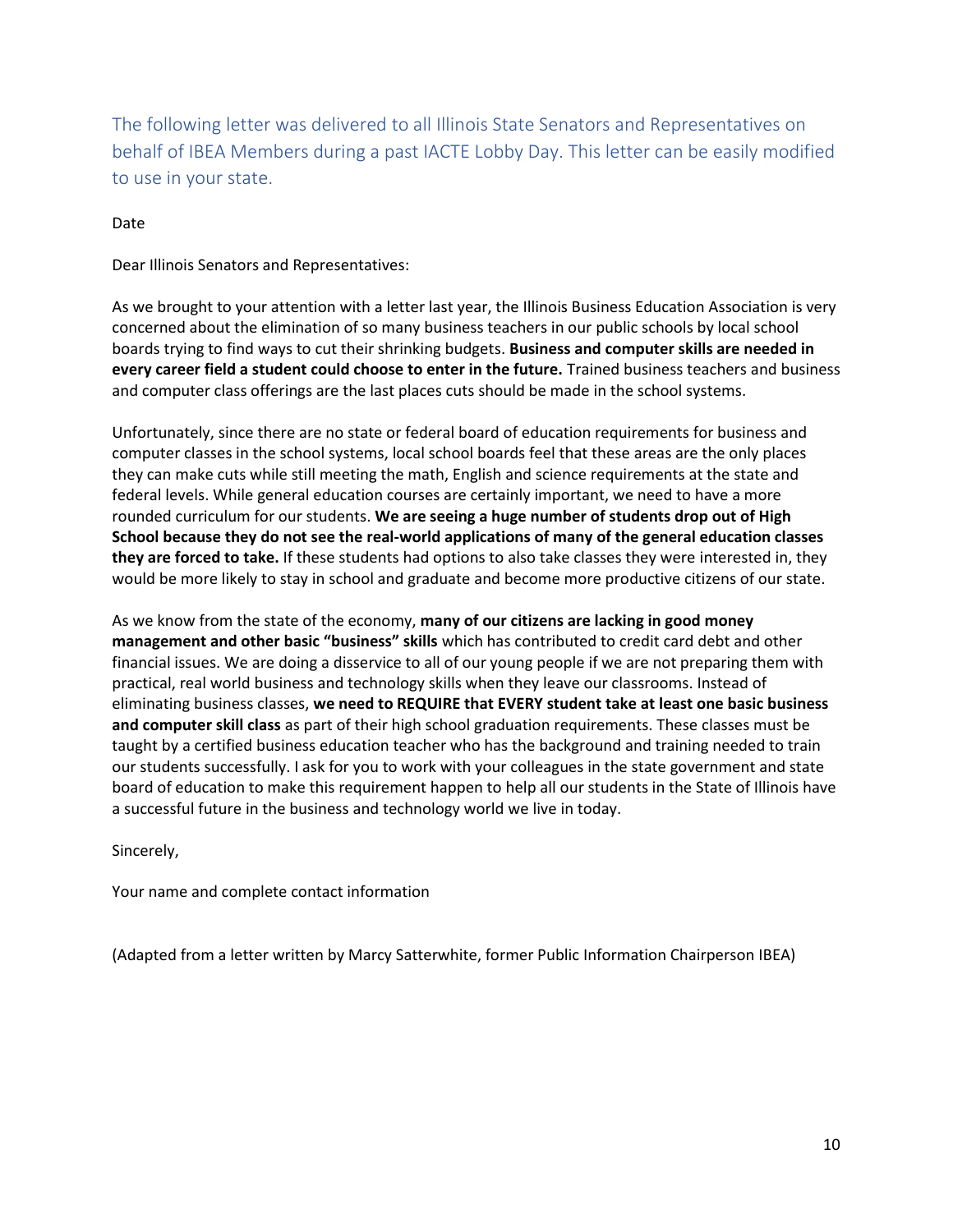### Emails

With the speed and ease of delivery, it's common to use email and send your correspondence via the computer.

- 1. Advantages of using email for formal correspondence to politicians
	- Saves the trouble associated with a formal, regular mail letter
	- Faster than normal mail, potentially making the response faster
	- Electronic mail is less likely to get lost on the receiver's desk/BUT hit delete and it's gone
- 2. Be sure that you are a constituent
- 3. Research before you send your email
- 4. When sending an email to a Legislator, it should be considered a professional letter, follow the guidelines concerning letter writing
- 5. Be sure that your correspondence is timely—when an issue is being discussed/voted on
- 6. NEVER abuse or threaten in your email
- 7. Summarize your views in the subject line—The Bill # and perhaps how you want them to vote
- 8. Be particularly clear, emphatic and humanize your message from the beginning–more impact
- 9. Be clear about your position—support with your expert knowledge
- 10. Be honest with the statistics and examples that you use
- 11. Keep the content short (500 words or less)—couple of paragraphs—remember emails are designed to be short—but still following letter writing principals
	- Best to use bullet points to avoid long paragraphs
	- Never use attachments---they most likely will not be opened
- 12. Use appropriate salutations
- 13. Be sure the tone of the email is positive
- 14. Establish yourself as a resource
- 15. Request a response
- 16. Be sure to include your complete contact information, address, telephone numbers, and email address
- 17. Think about sending a fax
	- Faxes are quick and usually reliable
	- Most office fax machines are in a public area so perhaps your intended recipient is not necessarily the only person who will read your fax

The receiver's fax machine may not necessarily print a neat, readable, professional-looking copy—which could reflect negatively on the writer

- 18. Do not send messages every day about every issue . . . the Legislator will quickly lose sight of the urgency or expertise that you bring to the issue
- 19. Be sure not to cc everyone---other members of house and senate in the same email, write separate emails
- 20. Proofread carefully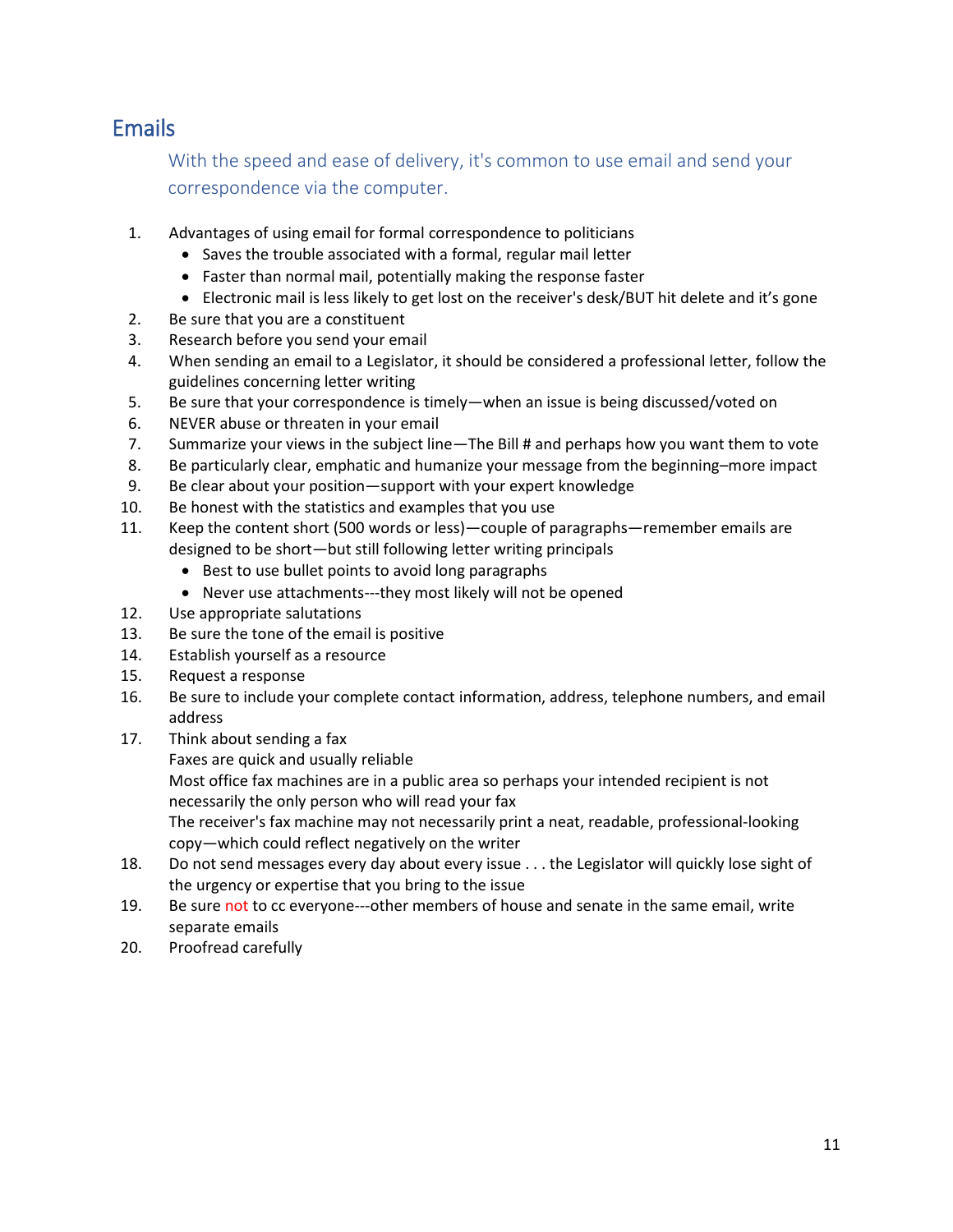#### Sample Email

Dear Senator (insert name):

The legislation addressing (bill number or exact name of bill) is of paramount interest to me because I am a high school business education teacher at XYZ High School in (city).

This legislation directly affects my students and my profession…the way that we as professionals will be able to function effectively in our classrooms.

I am particularly concerned about:

• Bullet points here

Because (support your points here with examples and data).

Although I have read reports of your position on this matter in the media, I realize that perhaps this may not fully represent your viewpoint. Therefore, I look forward to your reply expressing your opinions and your current stance on the issue.

Thank you for your time and consideration of my viewpoint on this matter. I believe it is an important issue and would like to see this legislation (pass, fail, or be amended) to ensure effective educational services for the students involved. How do you plan to vote?

Sincerely,

Your name and full contact information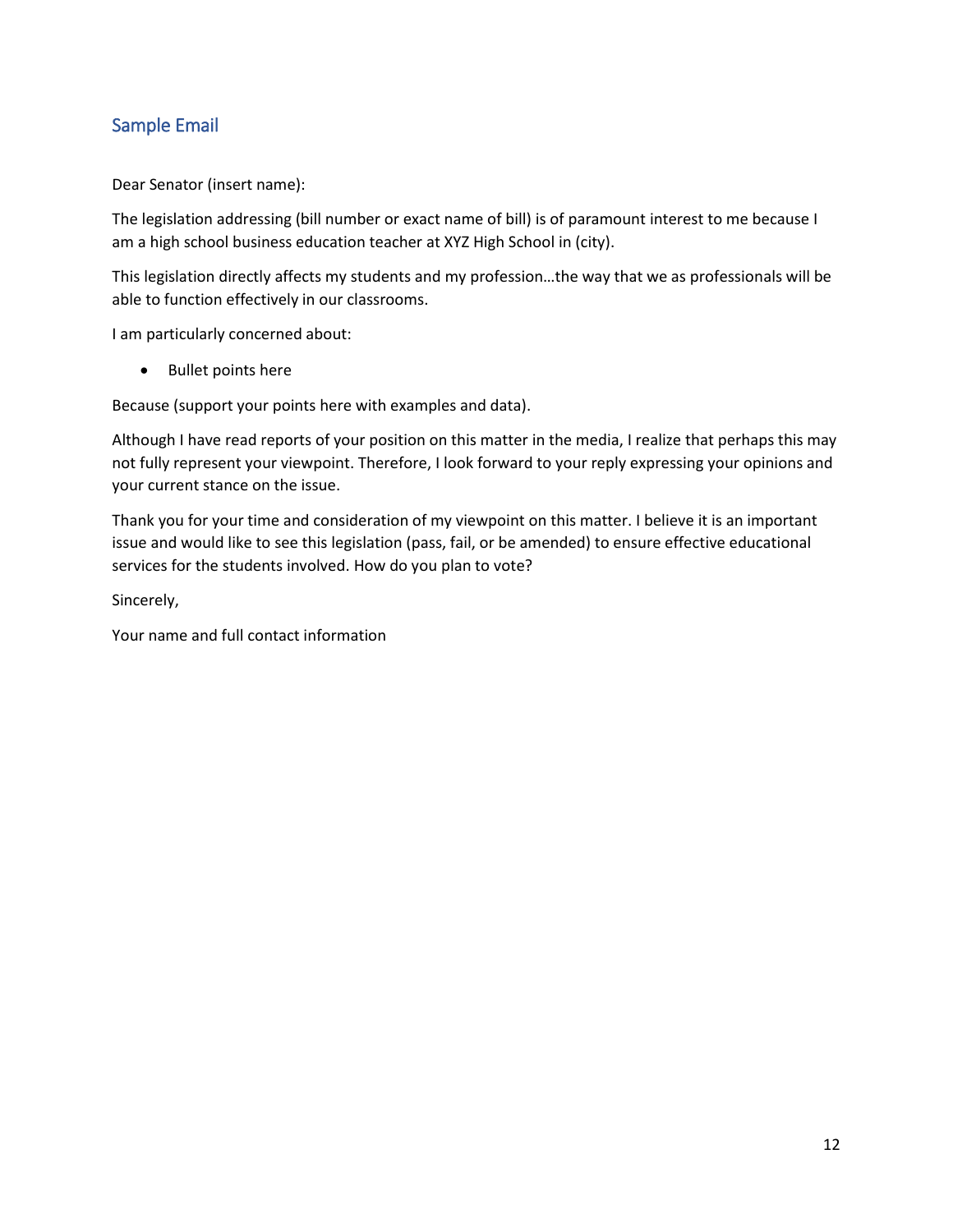### Calling Legislators

Calling your elected officials is a powerful way to put pressure on your Legislators. Remember that when you call Washington, you won't be connected directly with your Legislator, you will get the switchboard.

- 1. Dial the Legislator's office, direct if possible
- 2. Senator's switchboard—202-224-3121 Representative's switchboard—202-225-3131
- 3. Call only your own Legislator
- 4. You'll need to know which district you live in
- 5. Identify yourself as a constituent
- 6. Know the name and correct spelling of the Legislator you're trying to contact
- 7. Ask to speak to the aide who handles the issue you are calling about
- 8. Know your facts—research your Legislator's positions on your issues, and consider these in framing your arguments before your call
- 9. Be concise and to the point—keep your call to 2-3 minutes
- 10. Write out the two or three points you want to make you call
- 11. Be sure the call is timely
- 12. Make it personal
- 13. Note your expertise on the issue
- 14. Address only one issue per call
- 15. Be positive
- 16. Clearly state whether you are requesting support or opposition to a specific bill
- 17. Ask them to make note of your position on the issue
- 18. Thank the Legislator for their support
- 19. Call the local office of the Legislator—more staff available to talk to constituents
- 20. End the conversation with agreement on what is to happen next; if you are to follow-up, do so immediately
- 21. Attitude matters, courtesy counts, tone tells all
- 22. Put a smile in your telephone voice and let your personality shine
- 23. Be sure to say thank you
- 24. Always follow up with a letter restating your points and thanking them for their time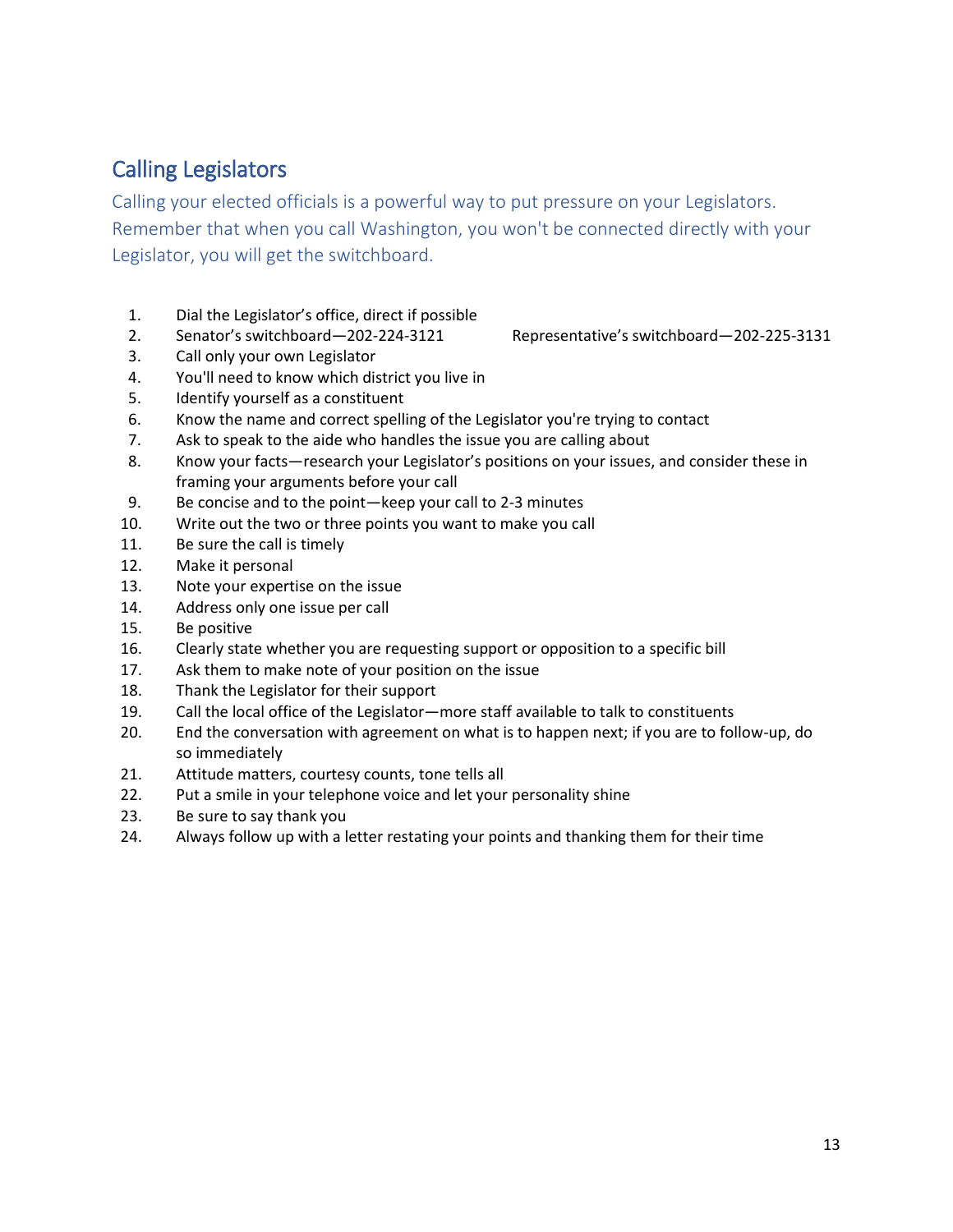### Planning a Visit to a Legislator

This is perhaps the most effective way to communicating with a politician. In many instances, it carries more weight than an email, signing a petition, or sending a letter. Here are some suggestions to help you plan a successful visit.

- 1. Be sure you are a constituent(s)
- 2. Email, mail, or call your Legislator to request a meeting
	- Identify who you are
	- Who you represent (if you are going as part of a group)
	- Who will attend—if it is a group of individuals
	- Approximate time required
	- Subject you want to discuss
- 3. Pinpoint your objective and develop your plan
- 4. Reconfirm the day before the scheduled visit
- 5. Be sure to arrive at the scheduled appointment well in advance (15 minutes is the usual)
- 6. Be prompt, polite, and honest
- 7. Be flexible as schedules are crowded, running late, interrupted by phone calls etc. …calls for you to also be patient
- 8. Briefly try to make connections—tie the Legislator to things happening in the state you or your program
- 9. Tell the Legislator
	- Who you are
	- Why you are there; if it is a bill, state the number
	- The action you desire
	- Give personal examples to support your position
	- Be sure to identify how this will affect constituents
- 10. Listen carefully
	- Take notes on the conversation
- 11. Always answer questions truthfully so you remain credible
- 12. Summarize your main points of your visit
	- Restate the action that you hope the Legislator will take
- 13. Leave your contact information on a fact sheet for the Legislator's future reference
- 14. Be sure to thank the Legislator for their time
- 15. As you leave, thank the office help
- 16. After the visit, debrief
	- What worked well
	- What didn't work
	- How could the experience be improved
- 17. Send a thank you note to the Legislator
- 18. Follow-up—if you do not hear from the Legislator in a couple of weeks
	- Call, email, or write them a letter discussing the visit—capsulate the points, remind the Legislator of your proposed course of action
	- Respectfully request a response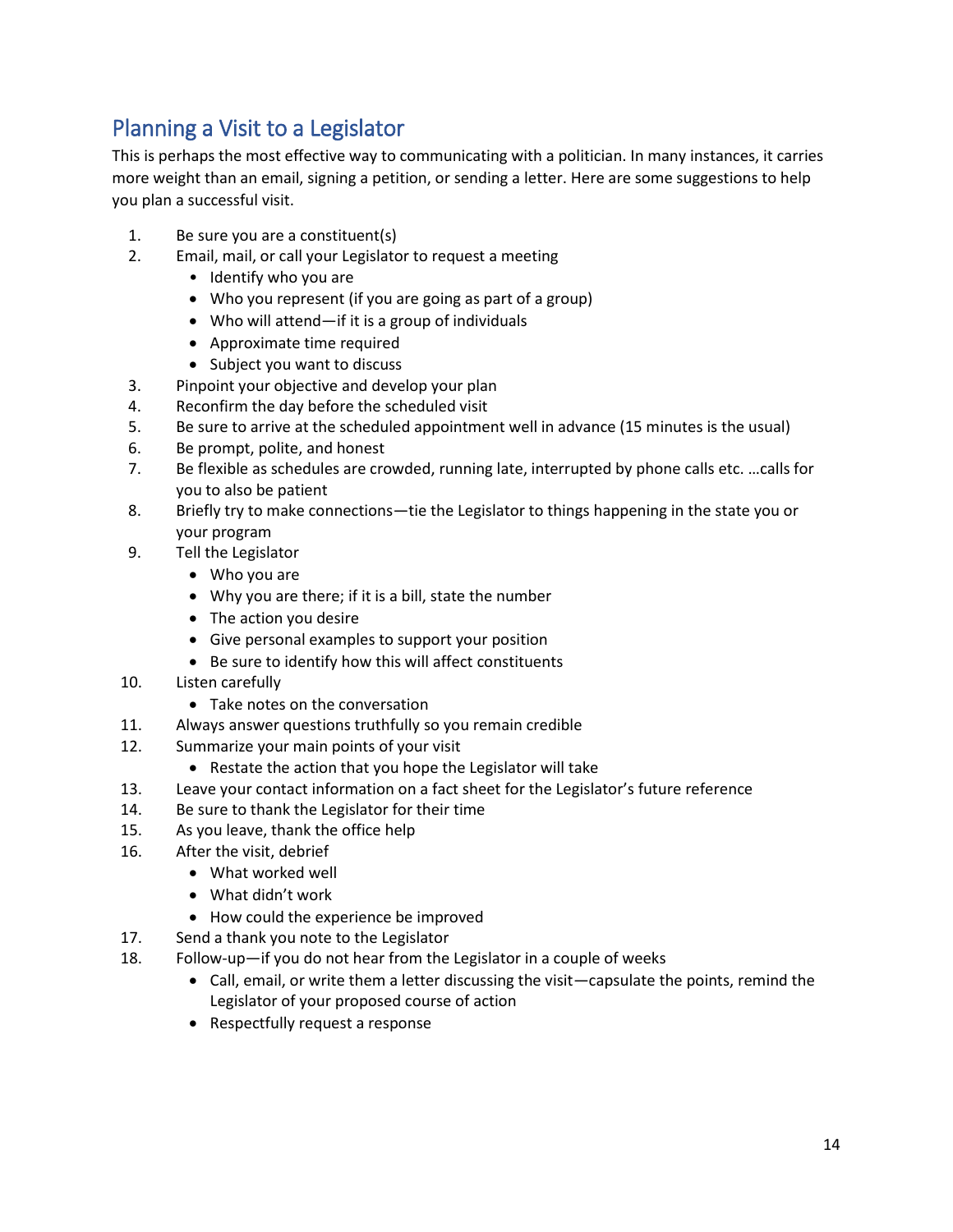### Committee Hearings

- 1. Do your homework
- 2. Understand the bill or issue, the status of the bill, and the impact on you, your students, and your profession
- 3. Write out your statement in direct, easy to understand language
- 4. Prepare typed copies for the committee members and a few extra copies for others who may be interested
- 5. Dress like the professional you are, appearance is everything and may be as important to some Legislators as what you say or how you say it
- 6. Know the location of the building, the meeting room, and the meeting time of the committee
- 7. If possible, attend a committee meeting before you testify to familiarize yourself with the process, room layout, etc.
- 8. Be respectful, never accuse committee members of anything
- 9. Resist the temptation to scold, put down, or insult the decision makers or other witnesses, this will likely alienate them from your cause
- 10. Agendas are generally posted outside the meeting room
- 11. You may have to sign in as a witness and indicate if you are testifying in support or in opposition to the bill
- 12. Sometimes testimony will be in random order
- 13. Begin your testimony by greeting the chair and committee members "Good afternoon Chairman James and members of the \_\_\_\_\_\_\_\_\_\_\_committee"
- 14. Introduce yourself, and if you are representing a group or organization, who you represent for the record
- 15 Begin with a clear, concise statement of your position and what you/your group want(s)
- 16. Speak from the heart in a clear, but direct manner
- 17. Plan to speak no more than 3-5 minutes—have two versions of your testimony available 1 min. and 5 min.
- 18. Be courteous
- 19. Never argue with committee members or members of the audience
- 20. Remember the most powerful testimony is a combination of personal stories and accurate, current statistics
- 21. Be sure to thank the committee "Thank you for the opportunity to testify before you today. I would be happy to answer questions."
- 22. When answering a question, acknowledge the chair first and respond: "Chair \_\_\_\_\_\_, Senator/Representative \_\_\_\_\_\_, the answer to your question is
- 23. If you do not know to the answer to a question, be honest, say so, then offer to research the answer and get back to the committee—then send the written response to the committee chair—again including your contact information
- 24. Perhaps a member of your group in the audience has the answer; if so, refer them to the committee for the response
- 25. At the conclusion of your testimony, thank the committee for their time
- 26. Follow-up on the bill's progress
- 27. Contact the committee members personally with a follow-up letter, sending a copy to your Legislator(s)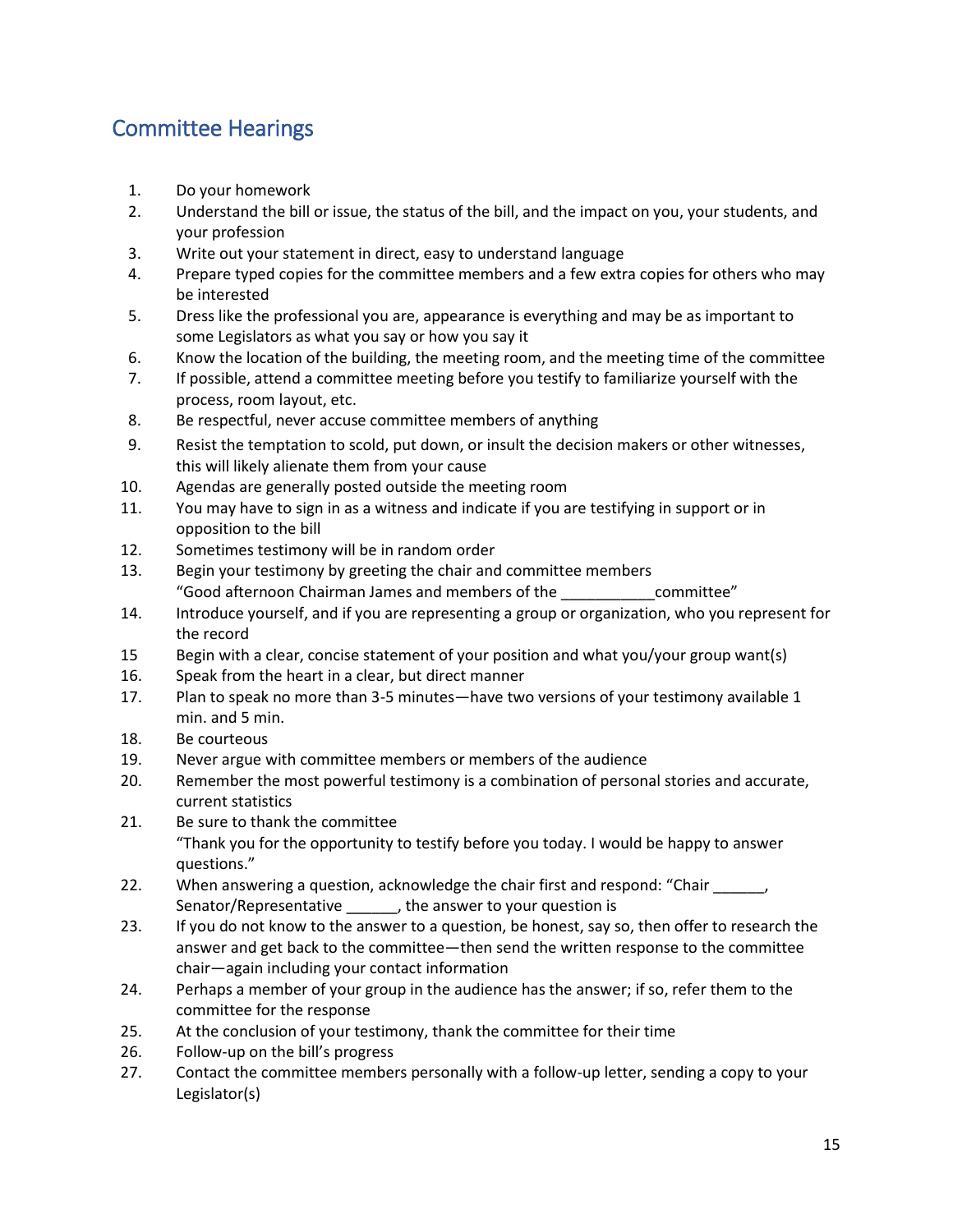### Example of a letter presented to a State Legislative Committee

#### Date

#### Clerk of the Education Committee

To Representative Hagan, primary sponsor of HB 108, Representative Brenner and members of the Education and Career Readiness committee, good afternoon.

My name is Stephen Lewis Sr. and I come before you as a strong proponent of House Bill 108. I am a business professional with 18 years of senior level financial management experience with notable companies such as Wells Fargo Bank and JP Morgan Chase. I have also worked in retail management for Spencer Gifts and K-Mart. I am the past-president of the Ohio Business Teachers Association and currently I am a business teacher in the Olentangy Local School District, teaching personal finance to students in grades 9 through 12.

I come before you today, as I believe the State of Ohio is at a critical point in its illustrious, yet rapidly changing history. A report authored by Civic Enterprises and the Everyone Graduates Center at Johns Hopkins University and released annually in partnership with the Alliance for Excellent Education and America's Promise Alliance, entitled *Building a Grad Nation* examined both progress and challenges toward reaching the Grad Nation campaign goal of a national on-time graduation rate of 90 percent by the Class of 2020.

At 84.1 percent, the national graduation rate is at an all-time high. All told, 2.8 million more students have graduated from high school since 2001, resulting in significant benefits for young people, the economy, and the nation. There are now roughly 1,000 large, low-graduation-rate high schools, and less than 900,000 students attending them—down from more than 2,000 such schools and 2.5 million students enrolled in them in 2002. Most notably, low-income students made up nearly half of the class of 2015.

However, the nation must double its pace of progress to reach the 90 percent goal by 2020. For many states, progress has stagnated, often due to specific student subgroups that these states continue to leave behind. Low-income students, students with disabilities, Black and Hispanic/Latino students, and English Language Learners continue to graduate at lower rates than their peers do.

One of those states that has stalled, based upon the report, is Ohio. Six years ago, Ohio ranked near the top of states with students earning high school diplomas in four years. Nevertheless, the study's lead author, Jennifer DePaoli, says that since then, graduation rates for disabled students, students learning English, and black and Hispanic students have "stagnated." According to DePaoli, "Black students in Ohio in 2015, less than 60 percent of them were graduating in four years," "That's really troublesome. It's those gaps that are preventing Ohio from raising those graduation rates further."

Fortunately, in response to this troubling news, members of our House and Senate, along with business leaders from across the state have risen to the occasion and have heralded change in the state's education system in an effort to increase the readiness of our youth for life after high school. The Ohio Department of Education and the state legislative body have adopted a new vision for preparing youth for high-demand careers through a program referred to as New Skills for Youth. As you know, NSFY is an innovative program that capitalizes on using cross-sector partnerships to assist youth in preparing for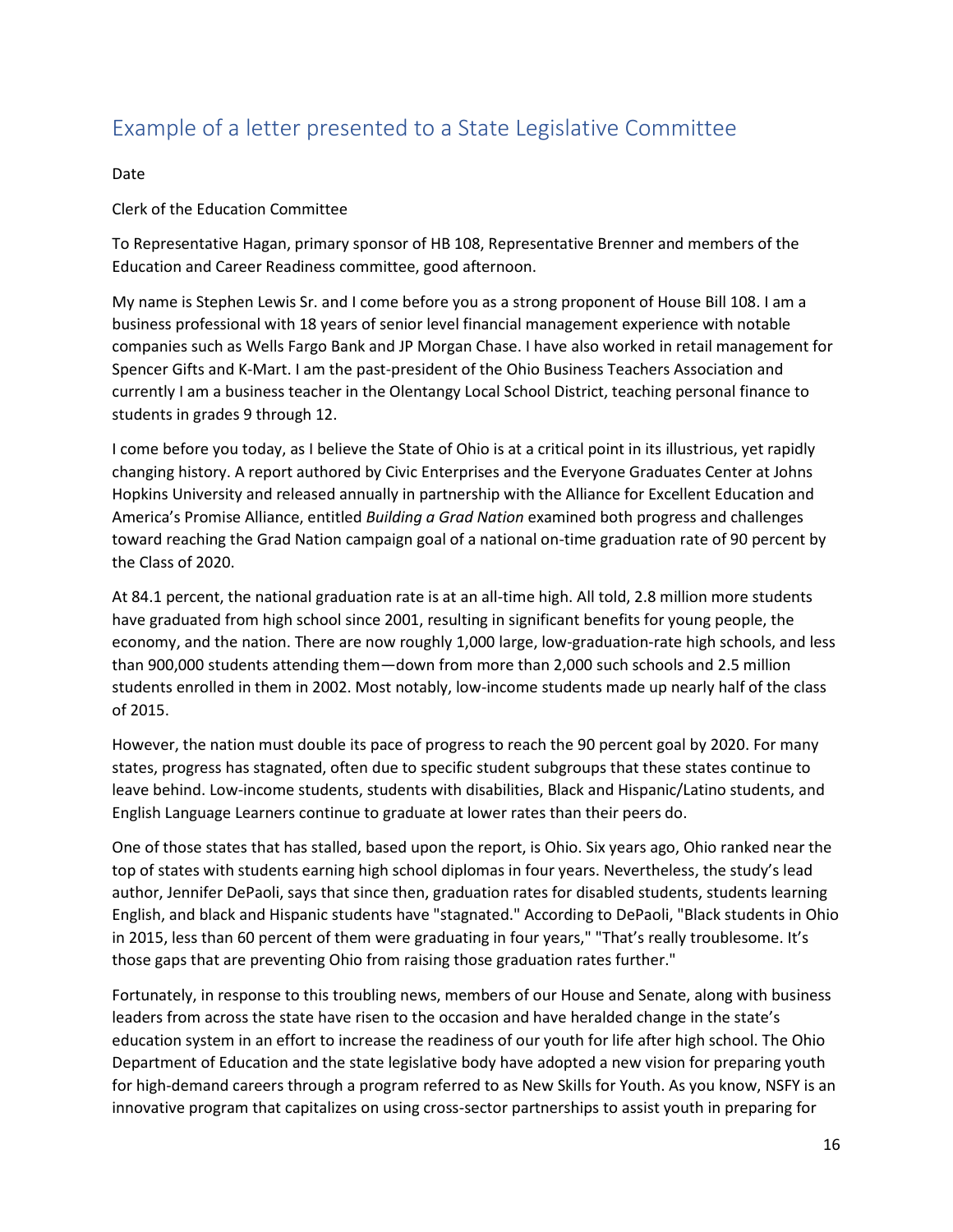life after high school. To fund the NSFY program, a \$2MM grant was provided by the Council of Chief State School Officers (CCSSO) and JPMorgan Chase & Co. Ohio is actually only one of 10 states to receive a New Skills for Youth (NSFY) grant, which directly aligns with many of Gov. Kasich's Executive Workforce Board's initiatives and many Ohio Department of Education activities geared toward creating a comprehensive strategy to make sure Ohio's students are ready for the workforce of the future.

Through programs such as the NSFY, the State of Ohio seeks to Increase the percentage of students graduating with industry-recognized credentials to 15 percent; ensure cross-institutional alignment of career-focused pathways resulting in seamless transitions for students and minimize institutional barriers through expanding the opportunity for transcripted credits and statewide articulation agreements.

Another program designed to help increase the graduation rate and prepare students for remedial free higher education and careers of their choice is Success Bound. The Ohio Legislative body through the authorization of House Bill 49 established the Ohio Means Jobs-Readiness Seal. Ohio high school students now can earn recognition by showing they are prepared to contribute to the workplace and their communities. The Ohio Means Jobs-Readiness Seal is a formal designation students can earn on their high school diplomas and transcripts indicating they have the personal strengths, strong work ethic and professional experience that businesses need. To earn the Ohio Means Jobs-Readiness Seal, motivated high school students must demonstrate certain professional skills required for success in the workplace. The Ohio Means Jobs-Readiness Seal is available for the graduating classes of 2018 and beyond and printed directly on Ohio diplomas and transcripts.

In its ultimate wisdom, the legislative body of the state has recognized that once again, the state can reach academic heights that places our future workforce ready for the challenges of tomorrow. The state has identified the skills students need to master based upon what businesses say they are looking for in a dominant workforce. The opportunity to continue this effort and ensure that our students have the knowledge, skills, and abilities to manage their personal wealth is embedded in the language of House Bill 108, the Informed Student Document Act. With the same fervor to develop and prepare a strong, skillful workforce, the same effort must be made to ensure that same workforce has the skills and knowledge to manage the wealth that comes along with the skilled occupations of tomorrow.

Please consider this, business classes in general and personal finance in particular prepare students to become knowledgeable and ethical decision makers as they fulfill their roles as consumers, workers, and citizens in an increasingly global environment. Because all students will participate in the economic system, all students need to be literate in business and personal financial management. Students must understand and manage their decisions related to their personal financial affairs and to the organizations in which they are employed along with the resources they are expected to manage. If students are not prepared then the alternative is financial failure. A recent study of bankruptcies from April 1, 2015, to March 31, 2016 found that Ohio has the 10th highest rate of personal bankruptcy filings in the country. Cuyahoga County remains particularly distressed, as it has recorded more bankruptcies in 2016 than other counties in the state. In fact, out of 587 counties across America, Cuyahoga comes in at number 53 in terms of personal bankruptcy filings.

The concepts contained in Personal Finance such as, opportunity cost, earning and reporting income, budgeting, saving, investing, buying goods and services, using credit, and protecting against risk are fundamental skills all students must learn to navigate the financial decisions they will have to make in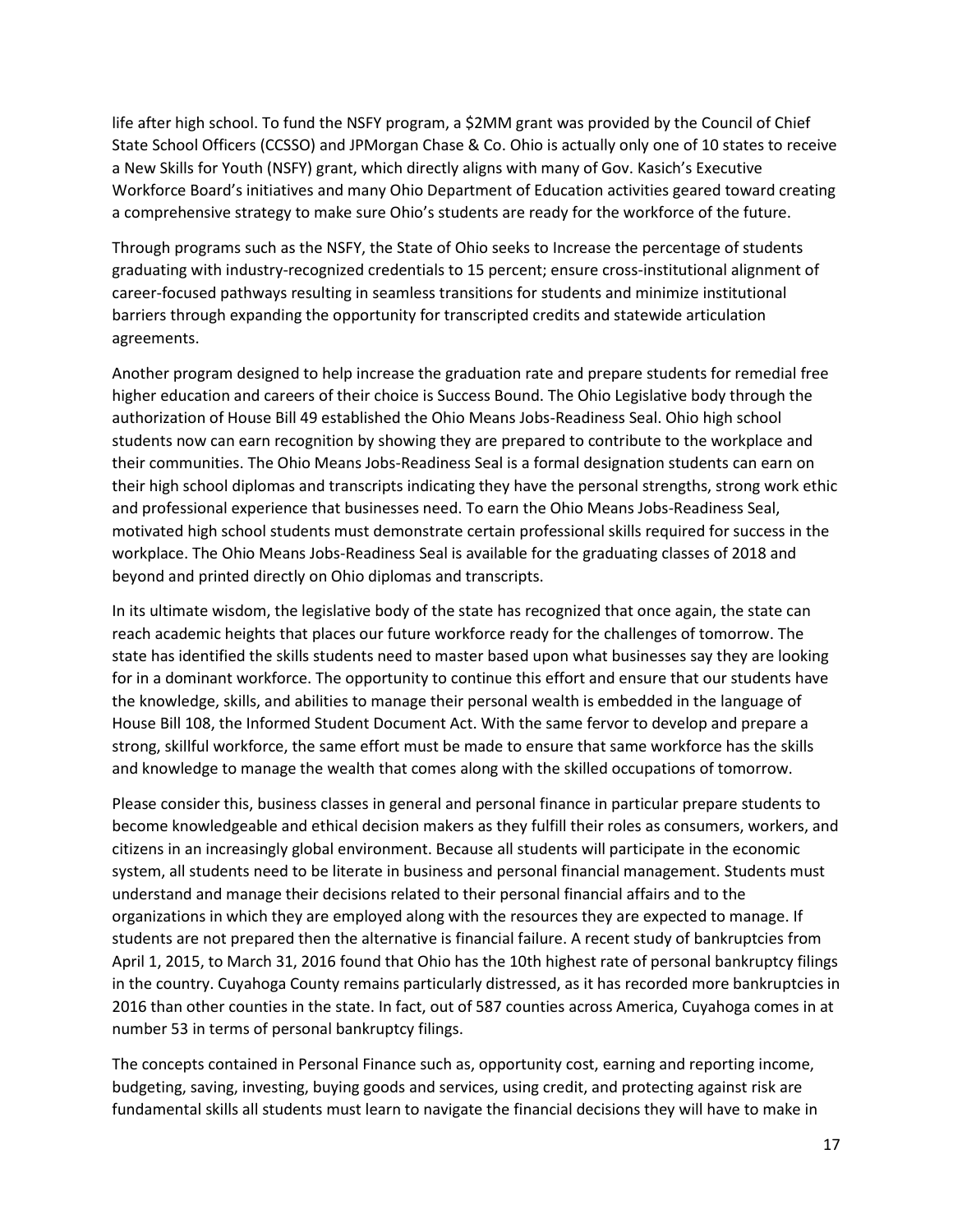regard to the wealth they accumulate. The lifelong financial earning potential of our students is in the millions of dollars. The math is very simple, a person averaging \$40,000 a year over a 40-year career amounts to \$1.6MM! Citizens of Ohio making this kind of wealth should not be filing for bankruptcy!

In conclusion, regardless of the reasons not to approve HB 108, the reasons to approve the bill are fundamentally priceless. If you, the representatives of the great State of Ohio want to lead the nation in preparing the best workforce for tomorrow's jobs, thereby attracting the best businesses in the country and around the globe, such as Amazon, then you must approve HB 108. It therefore is your responsibility and ultimately your legacy to ensure all students who graduate from an Ohio High School do so with the skills and knowledge to navigate the financial wealth they will surely receive while performing the jobs of tomorrow.

I thank you very much for your time, consideration, and approval of House Bill 108.

Respectfully,

Stephen M. Lewis Sr., MBA Past President- Ohio Business Teachers Association Business Educator Olentangy Local School District

### Designing an Effective Fact Sheet

Try a one-page content designed fact sheet as an effective "leave behind"

- 1. Fact Sheets must be visually attractive, clean, crisp, and concise
- 2. Title of the document is FACT SHEET
- 3. Use 10-14 font sizes
- 4. Begin with a summary of your purpose
- 5. Include information only pertinent to your issue
- 6. Organize the information for impact by using a series of points to make your case
	- Subheadings and bullets where appropriate are best
	- Use charts, graphs and other visuals to clarify your points
- 7. Leave plenty of white space
- 8. Conclude by asking for clear call to action
- 9. Make the finished Fact Sheet polished and professional
- 10. Be sure to include contact information---can put this in a letterhead
- 11. Keep documentation of sources for any data you include…some readers may want more indepth information

Adapted from "Person to Person…Working with Policy Makers to Support Business Education," NBEA Publication, Reston, VA, 2000.